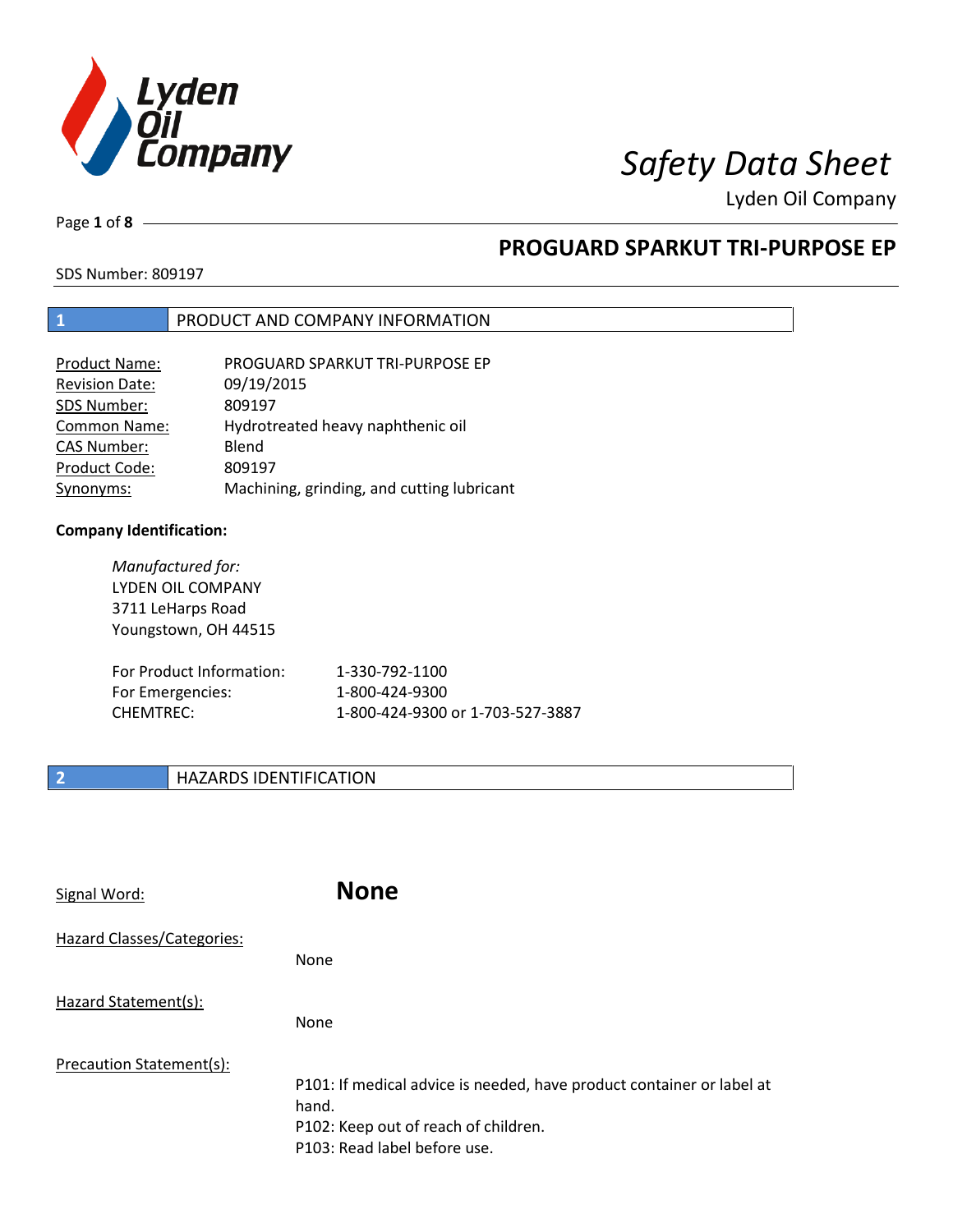

Page **2** of **8**

## **PROGUARD SPARKUT TRI-PURPOSE EP**

SDS Number: 809197

Other Hazard Statement(s):

-NFPA Ratings:  $Health = 1$  $Fire = 1$ Reactivity  $= 0$ 

## **3** COMPOSITION / INFORMATION ON INGREDIENTS

Ingredients:

*Mixture of the substances listed below with nonhazardous additions.*

| <b>Chemical Name</b>                                   | <b>CAS Number</b> | Percentage |
|--------------------------------------------------------|-------------------|------------|
| Distillates (petroleum), hydrotreated heavy naphthenic | 64742-52-5        | >95        |

*\*Any concentration shown as a range is to protect confidentiality or is due to batch variation.*

| AID MEASURES<br><b>FIDC</b><br>FIKS. |
|--------------------------------------|
|                                      |

### Description of First Aid Measures:

| Inhalation:   |                                                                                                                                                                                                                                                                                                            |
|---------------|------------------------------------------------------------------------------------------------------------------------------------------------------------------------------------------------------------------------------------------------------------------------------------------------------------|
|               | Remove victim to fresh air and keep at rest in a position comfortable<br>for breathing. If the victim has difficulty breathing or tightness of the<br>chest, is dizzy, vomiting or unresponsive, give oxygen with rescue<br>breathing or CPR as required and transport to the nearest medical<br>facility. |
| Skin Contact: |                                                                                                                                                                                                                                                                                                            |
|               | Flush skin with water, wash with soap and water. Remove<br>contaminated clothing. Do not reuse clothing until cleaned. If material<br>is injected under the skin, transport to the nearest medical facility for<br>additional treatment.                                                                   |
| Eye Contact:  |                                                                                                                                                                                                                                                                                                            |
|               | Rinse opened eye for at least 15 minutes under running water. If<br>symptoms persist, consult medical attention.                                                                                                                                                                                           |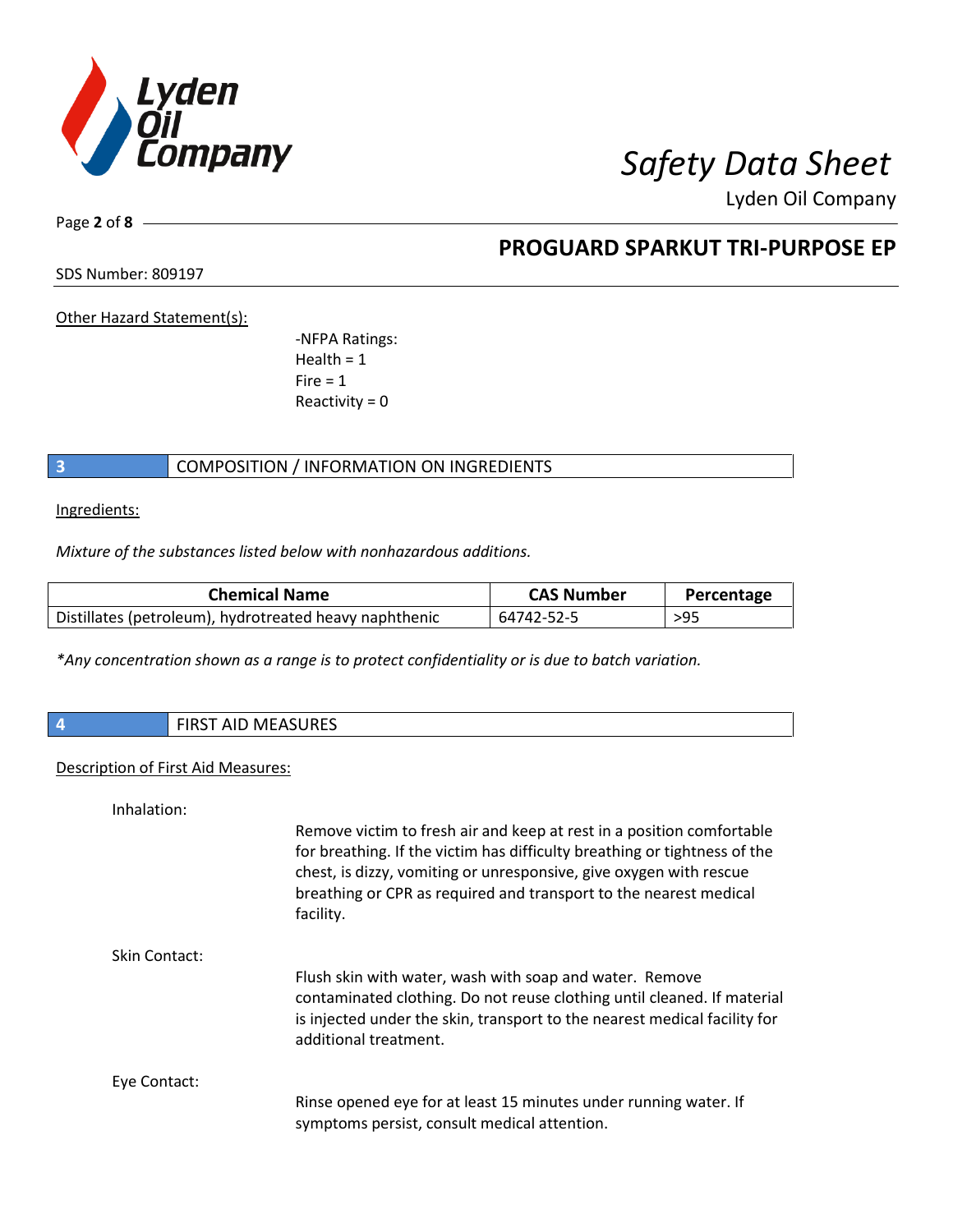

| Page 3 of 8 -                                 |                                                                                                                                                                                                   |  |
|-----------------------------------------------|---------------------------------------------------------------------------------------------------------------------------------------------------------------------------------------------------|--|
|                                               | <b>PROGUARD SPARKUT TRI-PURPOSE EP</b>                                                                                                                                                            |  |
| <b>SDS Number: 809197</b>                     |                                                                                                                                                                                                   |  |
| Ingestion:                                    | Rinse mouth with water. If symptoms develop, obtain medical<br>attention.                                                                                                                         |  |
| Symptoms and Effects, both acute and delayed: | No further relevent data available.                                                                                                                                                               |  |
| <b>Recommended Actions:</b>                   | Treat symptomatically. Call a doctor or poison<br>control center for guidance.                                                                                                                    |  |
| 5<br>FIRE FIGHTING MEASURES                   |                                                                                                                                                                                                   |  |
| Recommended Fire-Extinguishing Equipment:     | Use dry powder, foam, or carbon dioxide fire<br>extinguishers. Water may be ineffective in fighting<br>an oil fire unless used by experienced fire fighters.                                      |  |
| Possible Hazards During a Fire:               | Hazardous combustion products may include: A<br>complex mixture of airborne solid and liquid<br>particulates and gases (smoke). Carbon monoxide.<br>Unidentified organic and inorganic compounds. |  |
| Recommendations to Firefighters:              | Proper protective equipment including breathing<br>apparatus.                                                                                                                                     |  |
| $6\phantom{1}6$                               | <b>ACCIDENTAL RELEASE MEASURES</b>                                                                                                                                                                |  |

Personal Precautions:

Avoid contact with skin, eyes, and clothing. Keep away from sources of ignition.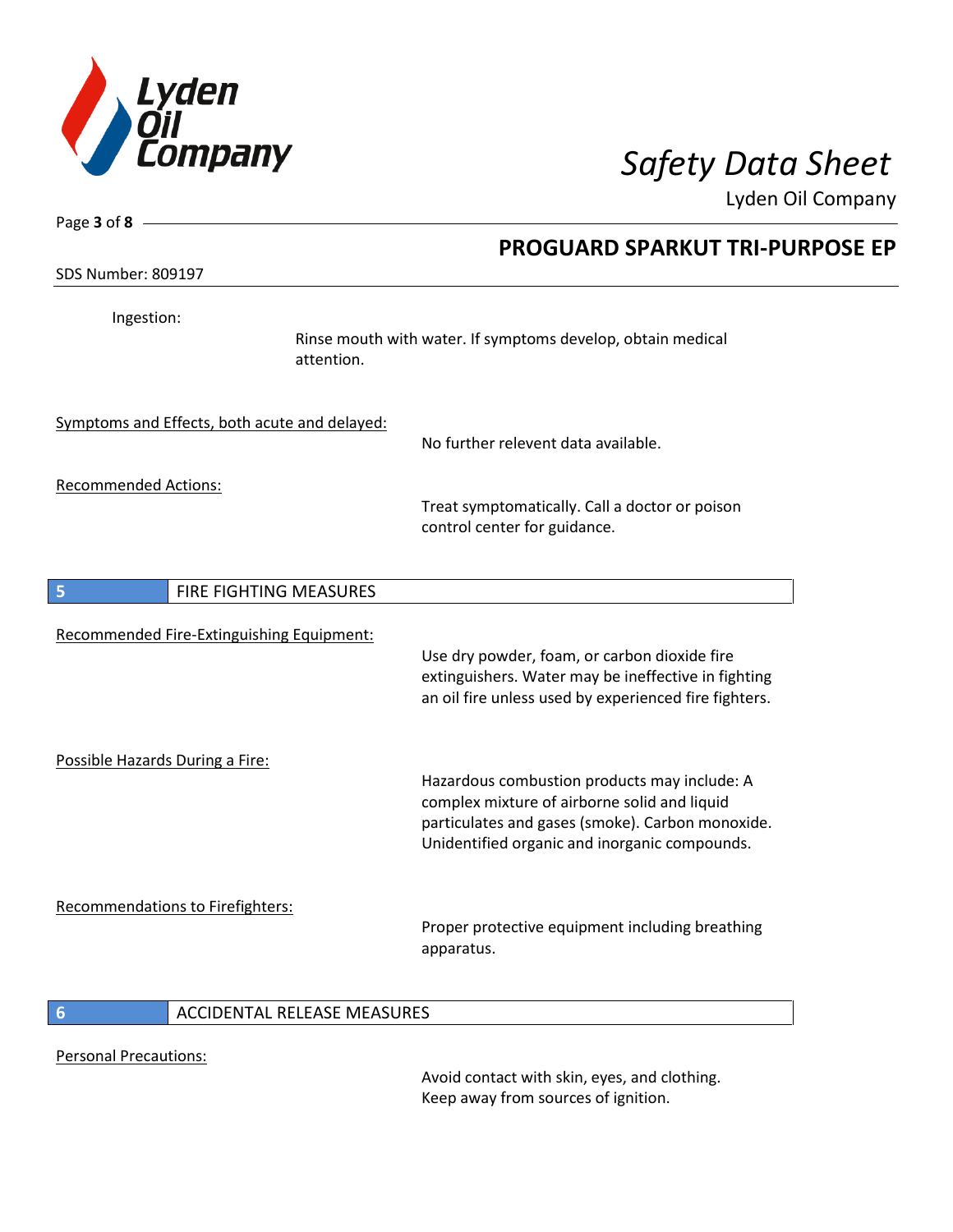

| Page 4 of 8 -                                                                         |                                                                                                                     |
|---------------------------------------------------------------------------------------|---------------------------------------------------------------------------------------------------------------------|
|                                                                                       | <b>PROGUARD SPARKUT TRI-PURPOSE EP</b>                                                                              |
| <b>SDS Number: 809197</b>                                                             |                                                                                                                     |
| <b>Emergency Procedures:</b>                                                          |                                                                                                                     |
|                                                                                       | Contain spilled material, collect in suitable and<br>properly labled containers.                                    |
| <b>Environmental Precautions:</b>                                                     |                                                                                                                     |
|                                                                                       | Do not allow to reach sewage system or any water<br>course.                                                         |
|                                                                                       | Do not allow to enter ground waters.                                                                                |
| Cleanup Procedures:                                                                   |                                                                                                                     |
|                                                                                       | Pick up excess with inert absorbant material. Treat<br>contaminated absorbent same as spilled product.              |
| HANDLING AND STORAGE<br>7                                                             |                                                                                                                     |
| <b>Handling Precautions:</b>                                                          |                                                                                                                     |
|                                                                                       | Handle with care and avoid spillage on the floor.<br>Do not cut, weld, drill, grind, braze, or solder<br>container. |
| <b>Storage Requirements:</b>                                                          |                                                                                                                     |
|                                                                                       | Keep container tightly sealed.<br>Keep away from sources of ignition.                                               |
| 8                                                                                     | EXPOSURE CONTROLS / PERSONAL PROTECTION                                                                             |
|                                                                                       |                                                                                                                     |
| <b>Exposure Limits:</b>                                                               | -64742-52-5 Distillates (petroleum), hydrotreated heavy naphthenic (>95%):                                          |
| Long-term value: 5mg/m <sup>3</sup><br>OSHA PEL - Long-term value: 5mg/m <sup>3</sup> | ACGIH TLV - Short-term value: 10mg/m <sup>3</sup>                                                                   |
| <b>Engineering Controls:</b>                                                          |                                                                                                                     |

All ventilation should be designed in accordance with OSHA standard (29 CFR 1910.94).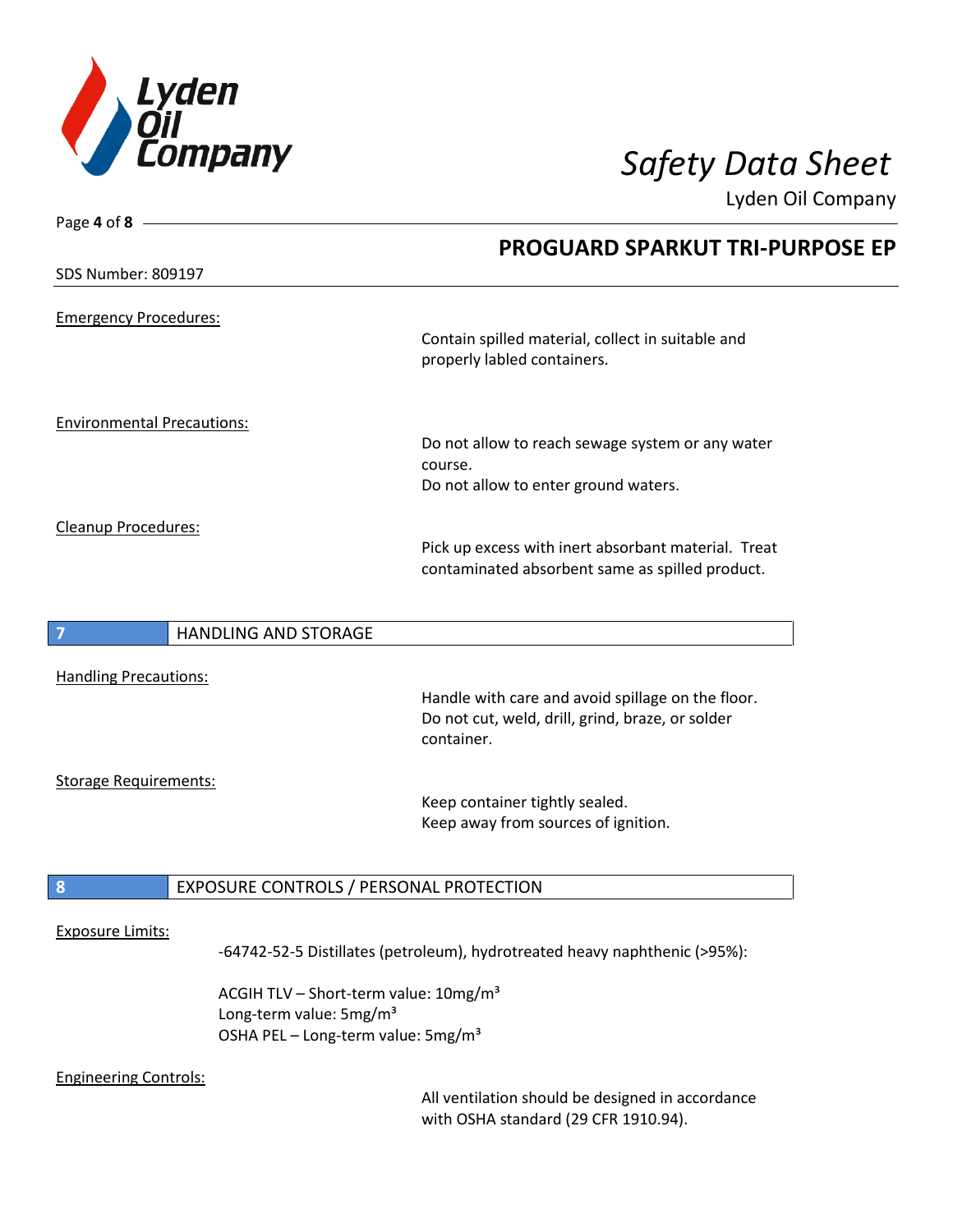

Page **5** of **8**

# **PROGUARD SPARKUT TRI-PURPOSE EP**

SDS Number: 809197

Personal Protective Equipment:

Wash hands before breaks and at the end of work. Use safety glasses and gloves.

### **9 PHYSICAL AND CHEMICAL PROPERTIES**

| Amber                                       |
|---------------------------------------------|
| Liquid                                      |
| Characteristic                              |
| Data not available                          |
| Data not available                          |
| Data not available                          |
| $>500^\circ$ F                              |
| Data not available                          |
| $385^\circ$ F                               |
| <1 (where Butyl Acetate - 1)                |
| Data not available                          |
| Data not available                          |
| Data not available                          |
| Data not available                          |
| 0.9060 (where water = $1$ )                 |
| Insoluble in water                          |
| Data not available                          |
| Data not available                          |
| Data not available                          |
| 44 mm <sup>2</sup> /sec (kinematic at 40°C) |
|                                             |

| 10                          | STABILITY AND REACTIVITY |                                                                  |
|-----------------------------|--------------------------|------------------------------------------------------------------|
| Stability:                  |                          | Stable under normal conditions.                                  |
| Reactivity:                 |                          | Not reactive under normal conditions.                            |
| <b>Conditions to Avoid:</b> |                          |                                                                  |
|                             |                          | Extreme temperature, sparks, open flame, and<br>direct sunlight. |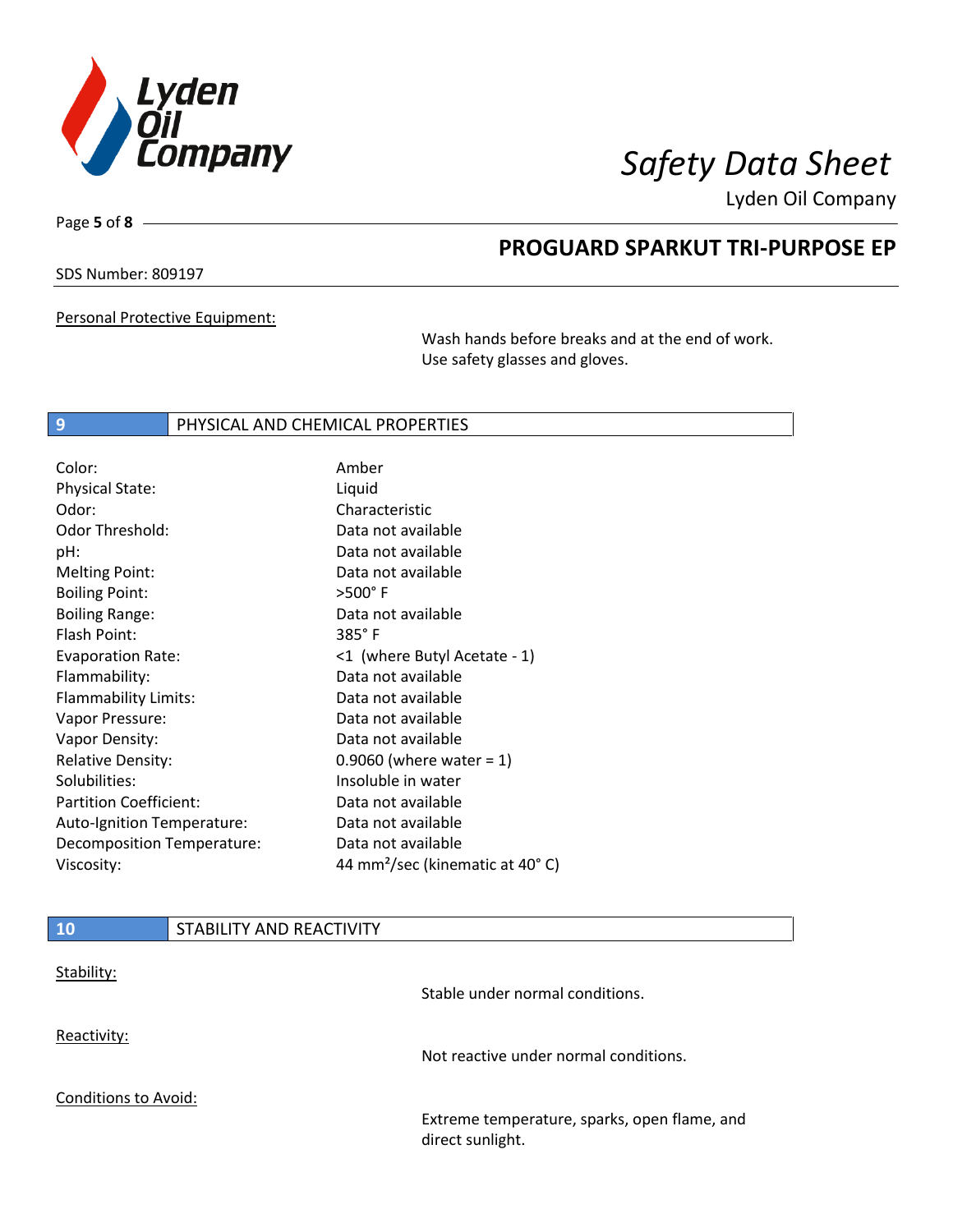

Page **6** of **8**

Lyden Oil Company

|                                        | <b>PROGUARD SPARKUT TRI-PURPOSE EP</b>                                                                                                                                |
|----------------------------------------|-----------------------------------------------------------------------------------------------------------------------------------------------------------------------|
| <b>SDS Number: 809197</b>              |                                                                                                                                                                       |
| <b>Hazardous Reactions:</b>            | No known hazardous reactions.                                                                                                                                         |
| Incompatible Materials:                | Strong oxidizers and strong reducing agents.                                                                                                                          |
| <b>Decomposition Products:</b>         | Oxides of carbon, hydrogen, and hydrogen chloride.                                                                                                                    |
| <b>TOXICOLOGICAL INFORMATION</b><br>11 |                                                                                                                                                                       |
| Routes of Exposure:                    | Skin and eye contact are the primary routes of<br>exposure although exposure may occur following<br>accidental ingestion.                                             |
| <b>Exposure Effects:</b>               | Repeated skin contact may cause dermatitis or an<br>oil acne. Exposure to eyes may cause redness.<br>Harmful if swallowed, may cause burns to mouth<br>and esophagus. |
| <b>Measures of Toxicity:</b>           | No test data available.                                                                                                                                               |
| Carcinogenic/Mutagenic Precautions:    | Non-carcinogenic and not expected to be<br>mutagentic.                                                                                                                |
| 12<br><b>ECOLOGICAL INFORMATION</b>    |                                                                                                                                                                       |
| <b>Ecological Precautions:</b>         |                                                                                                                                                                       |

Avoid exposing to the environment.

Ecological Effects:

No specific environmental or aquatic data available.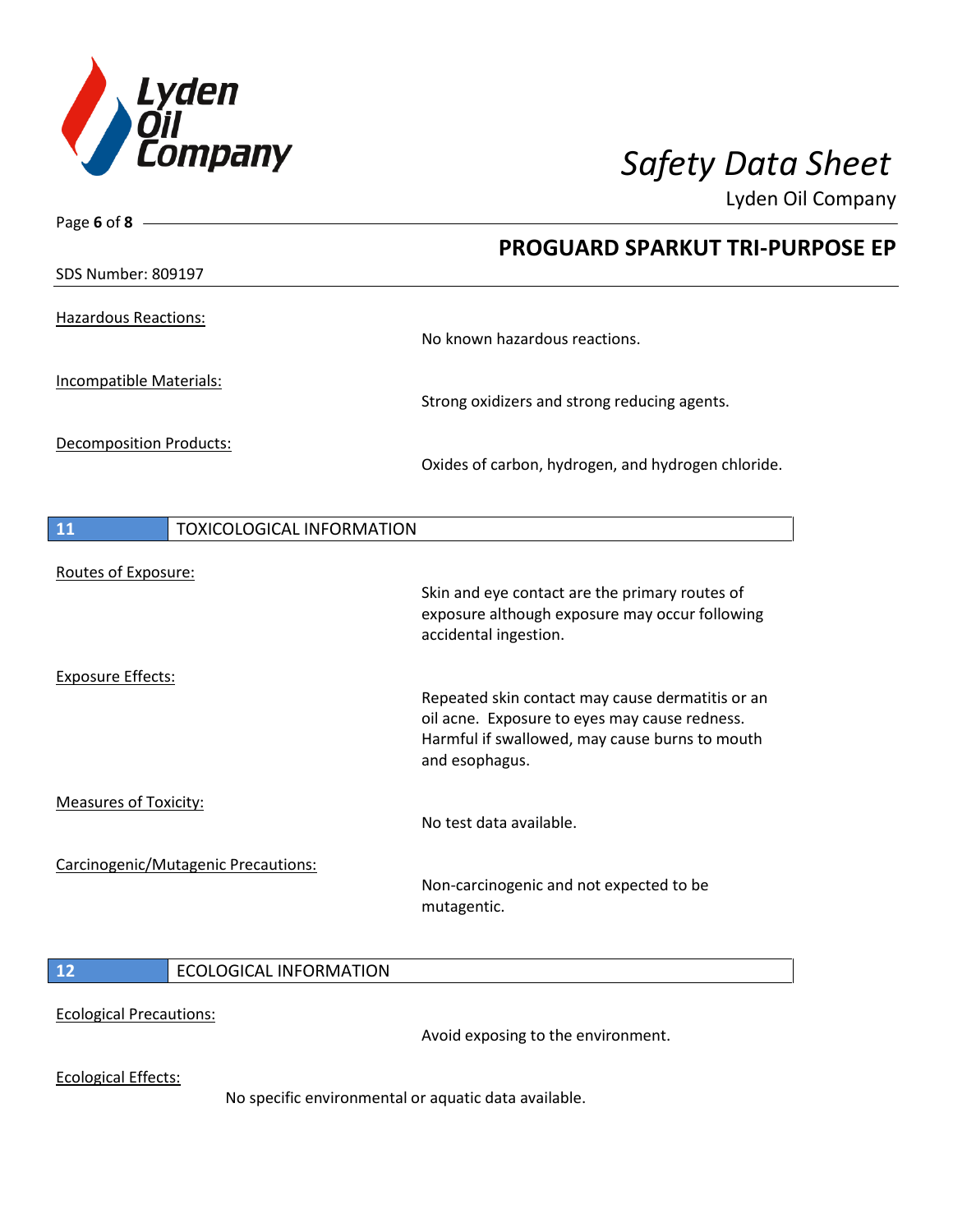

**PROGUARD SPARKUT TRI-PURPOSE EP**

Lyden Oil Company

SDS Number: 809197

Page **7** of **8**

 $\overline{\phantom{a}}$ 

| 13                                                                                                | <b>DISPOSAL CONSIDERATIONS</b>                                                            |                                                                                             |
|---------------------------------------------------------------------------------------------------|-------------------------------------------------------------------------------------------|---------------------------------------------------------------------------------------------|
| Disposal Methods:                                                                                 |                                                                                           |                                                                                             |
|                                                                                                   |                                                                                           | Dispose of waste material in accordance with all<br>local, state, and federal requirements. |
| <b>Disposal Containers:</b>                                                                       |                                                                                           | Use properly approved container for disposal.                                               |
| <b>Special Precautions:</b>                                                                       |                                                                                           | Do not flush to surface waters or drains.                                                   |
| 14                                                                                                | <b>TRANSPORT INFORMATION</b>                                                              |                                                                                             |
| <b>UN Number:</b><br><b>UN Shipping Name:</b><br><b>Transport Hazard Class:</b><br>Packing Group: | Data not available<br>Lubricating Oil, N.O.S.<br>Data not available<br>Data not available |                                                                                             |
| <b>Environmental Hazards:</b>                                                                     |                                                                                           | Data not available                                                                          |
| <b>Bulk Transport Guidance:</b>                                                                   |                                                                                           | Data not available                                                                          |
| <b>Special Precautions:</b>                                                                       |                                                                                           | Not regulated by DOT.                                                                       |
| 15                                                                                                | <b>REGULATORY INFORMATION</b>                                                             |                                                                                             |

This material and all of its components are listed on the Inventory of Existing Chemical Substances under the Toxic Substances Control Act.